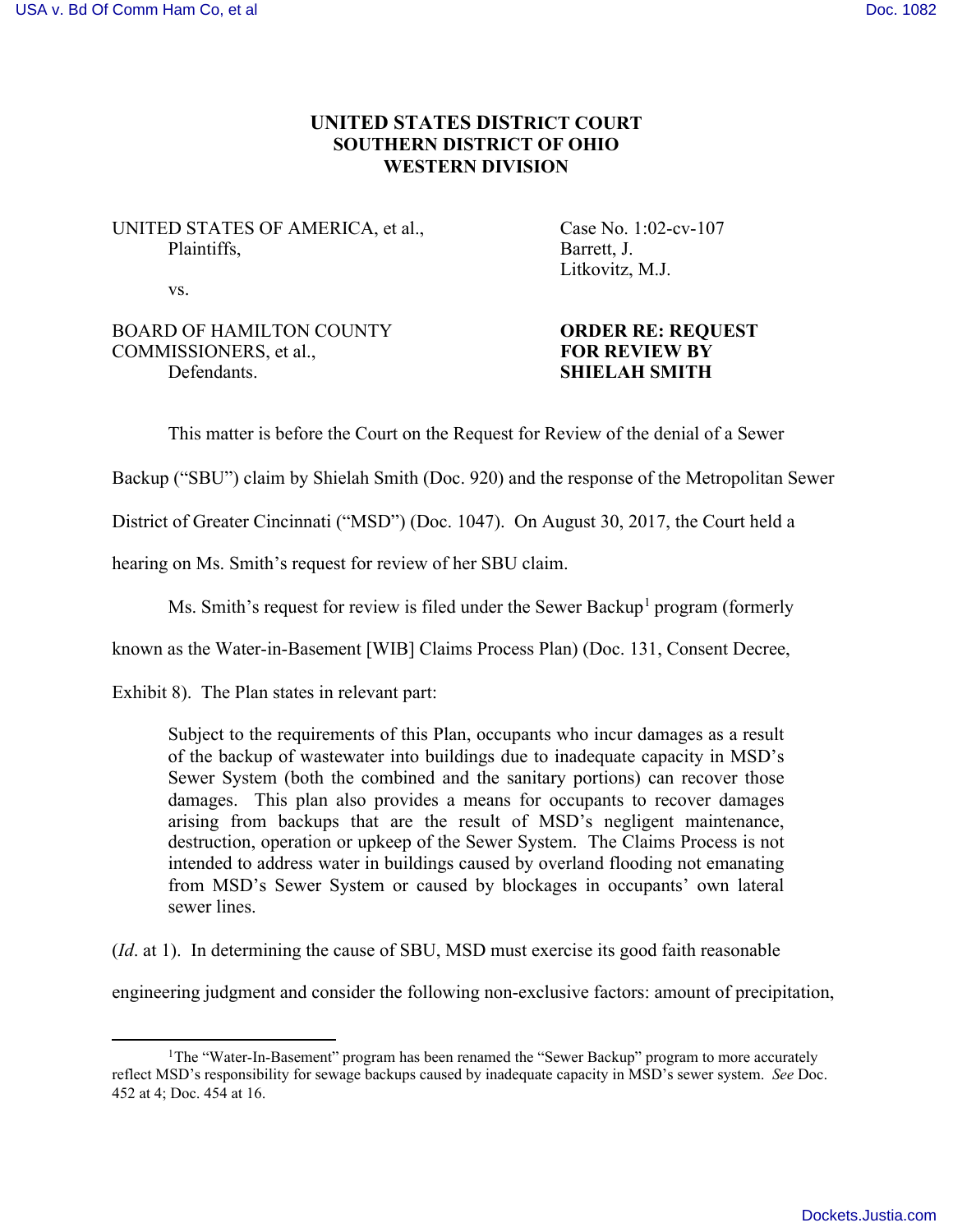property SBU history, condition of the sewer system in the neighborhood, results of a visual inspection of the neighborhood to look for signs of overland flooding, neighborhood SBU history, capacity of nearby public sewer lines, and topography. (Doc. 131, Consent Decree, Ex. 8 at 2). Damages arising from basement backups for which MSD is responsible are limited to documented real and personal property. *Id*. Homeowners who are dissatisfied with MSD's disposition of a claim under the SBU program may request review of the decision by the Magistrate Judge, whose decision is binding and not subject to any further judicial review. (Docs. 154, 190).

As an initial matter, the Court notes that there is no dispute that the cause of damage to Ms. Smith's personal property was an MSD sewer backup. The only issue in this case is the amount of damages for Ms. Smith's property loss.

Ms. Smith is a tenant of the property located at 1307 Franklin Avenue, Cincinnati, Ohio. On August 28, 2016, Ms. Smith experienced an SBU incident in her basement which resulted in damage to her personal property. Ms. Smith made a claim for damages to MSD for the August 2016 sewer backup into her basement. MSD made an offer of \$6,732.52 to Ms. Smith in compensation for her claim. Ms. Smith rejected the offer and filed this appeal.

In her request for review, Ms. Smith disputes the amount of compensation offered by MSD for the loss of her personal items. Ms. Smith requests \$9,000.00 for the loss of items in her basement. (Doc. 920 at 2).

Damages for SBU claims are determined based on the market value of personal property *as of the date of loss* (the depreciated value) and not on the original purchase price or cost of